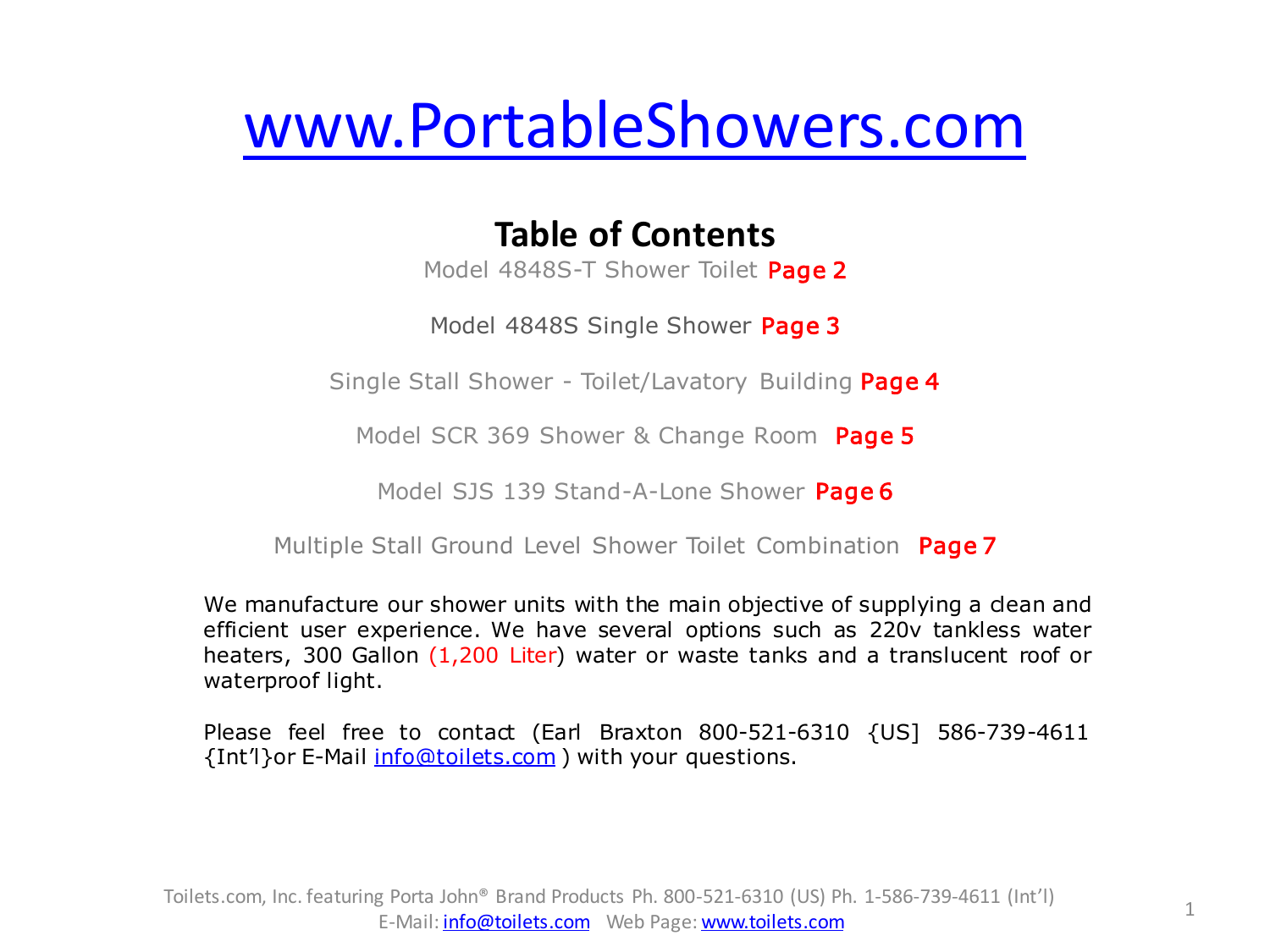# Model 4848S-T Combination

Ground Level Shower Toilet Combination



### Model 4848S-T Shower Toilet Combination

Dimensions: 50" x 50" x 92" (127cm x 127cm x 234cm) Price By Quote 220v Tankless Hot Water Heater - Waterproof Light - Full Access Panel Touchless Foaming Soap Dispenser - 9" Toilet Tissue Dispenser - Paper Towel Dispenser Usage Indicator Door Handle - Privacy Lock - Clothes Hook - Dual Shower and Toilet Disposal Connection Two Sink and Toilet Options – Garden Hose Water Source - Supply of Consumables – Floor Drain

Toilets.com, Inc. featuring Porta John® Brand Products Ph. 800-521-6310 (US) Ph. 1-586-739- 4611 (Int'l) E-Mail: *info@toilets.com* Web Page: [www.toilets.com](http://www.toilets.com/) 2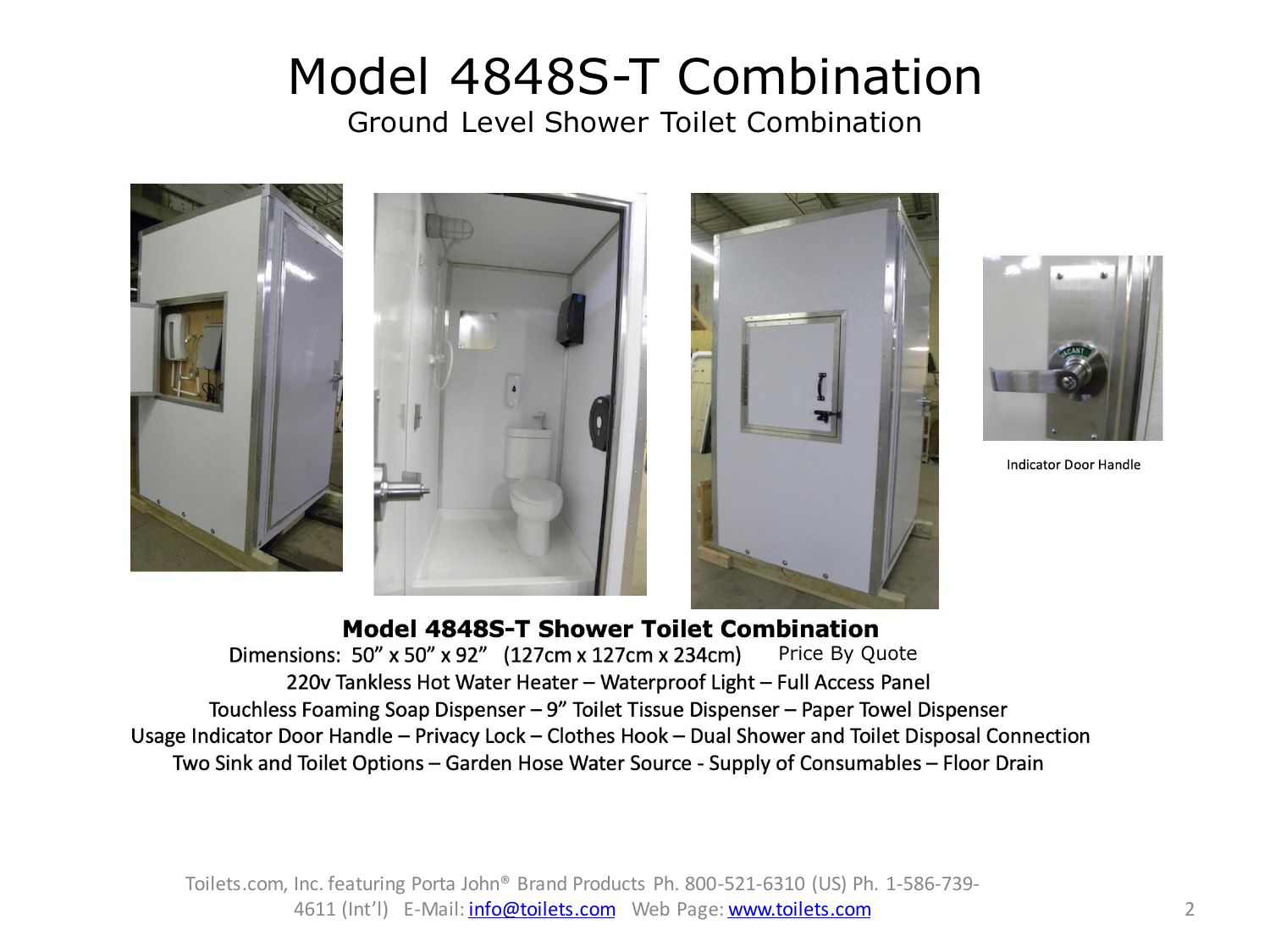

## Does Not Look Like a Portable Toilet



Dimensions: 48" x 48" x 92" 1.22m x 1.22m x 2.34m



**Under Section and Drain** 

**Inside Front** 



Shower Chair

Shower Front 4848S Shower Can Eliminate **Rt. Front View** 

Front Step



Access Panel 220v Tankless Water Heater

# Specifications

½" FRP Pebbled Graffiti Resistant Walls – Shower Stall – Shower Curtin – New Aluminum Trim – Foaming Body Soap Dispenser (with Soap) – Clothes Hooks – Mirror – Keyed Door Lock - Privacy Lock - Treated Wood Runners – Water Source Can be a Garden Hose – Waste Disposal Can Be Sewer, Septic Tank or Holding Tank - Plumbed to Your Hot Water System - Access Panel For Plumbing and Electrical Connection

#### **Options**

**Electricity – Waterproof Safety Light - Waterproof Light Switch -220v Tankless Hot Water Heater – 300 (1200 Liter) Gallon Water or Waste tank – Shower Chair – Grab Bars**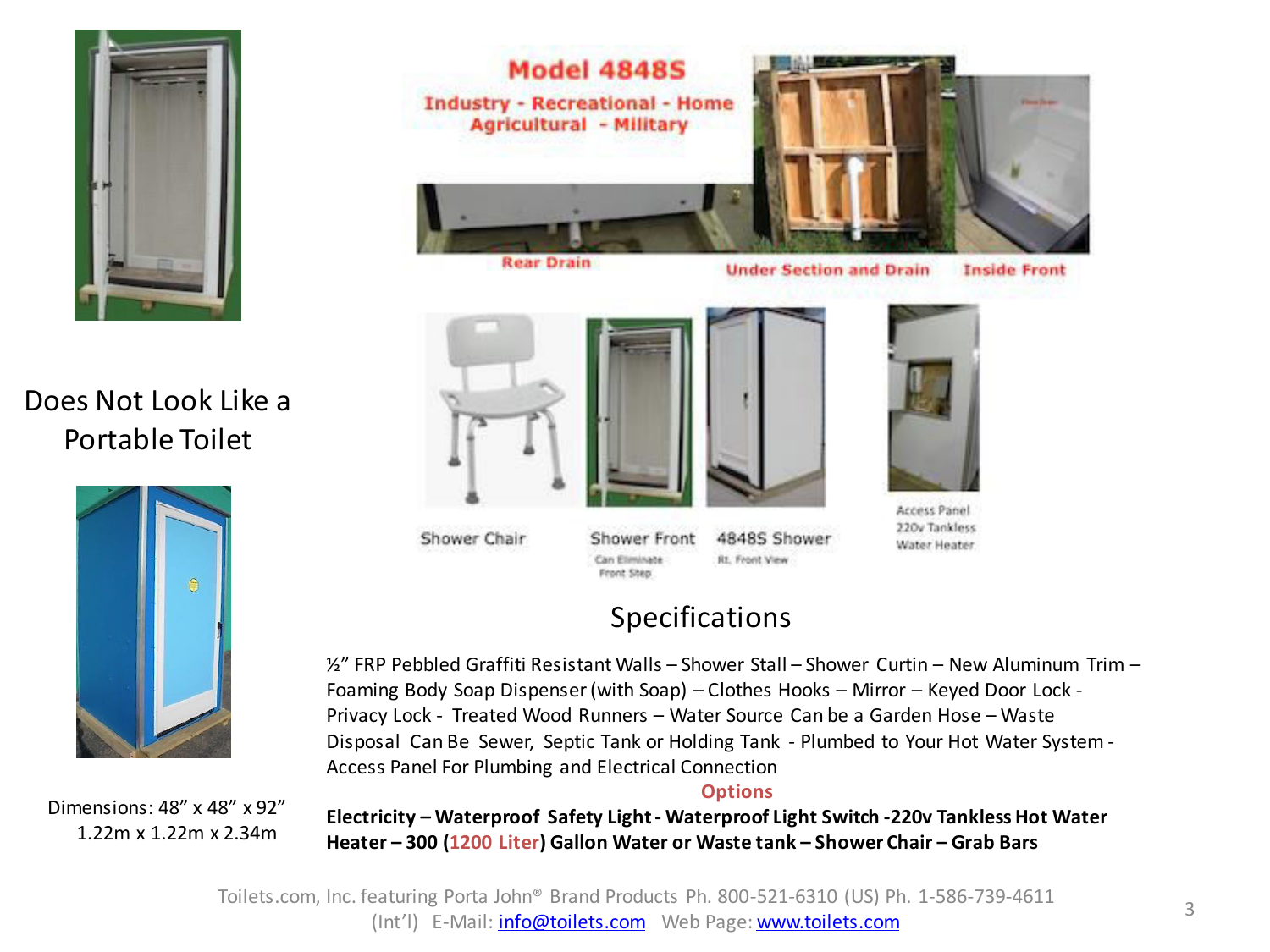



## Single Stall Combination Shower and Lavatory Building **Model 7777ST**



 **Model 7777ST**  Dimensions: 7' x 7' x 7.5' 4" Steel Frame/Tine Ports Laminate Wood Flooring Ceramic Sink Ceramic P-Trap Toilet ADA Compliant 60 AMP Electric Service Exhaust Fan/Switch Soap Dispenser Paper Towel Dispenser Inside Door Lock

#### **Options**

300 Gallon Holding Tank **(Includes Automatic Shut off Faucet)**  220v Tankless Hot Water Heater AC/Heat Combo Unit

Toilets.com, Inc. featuring Porta John® Brand Products Ph. 800-521-6310 (US) Ph. 1-586-739-4611 (Int'l) E-Mail: [info@toilets.com](mailto:info@toilets.com) Web Page: [www.toilets.com](http://www.toilets.com/)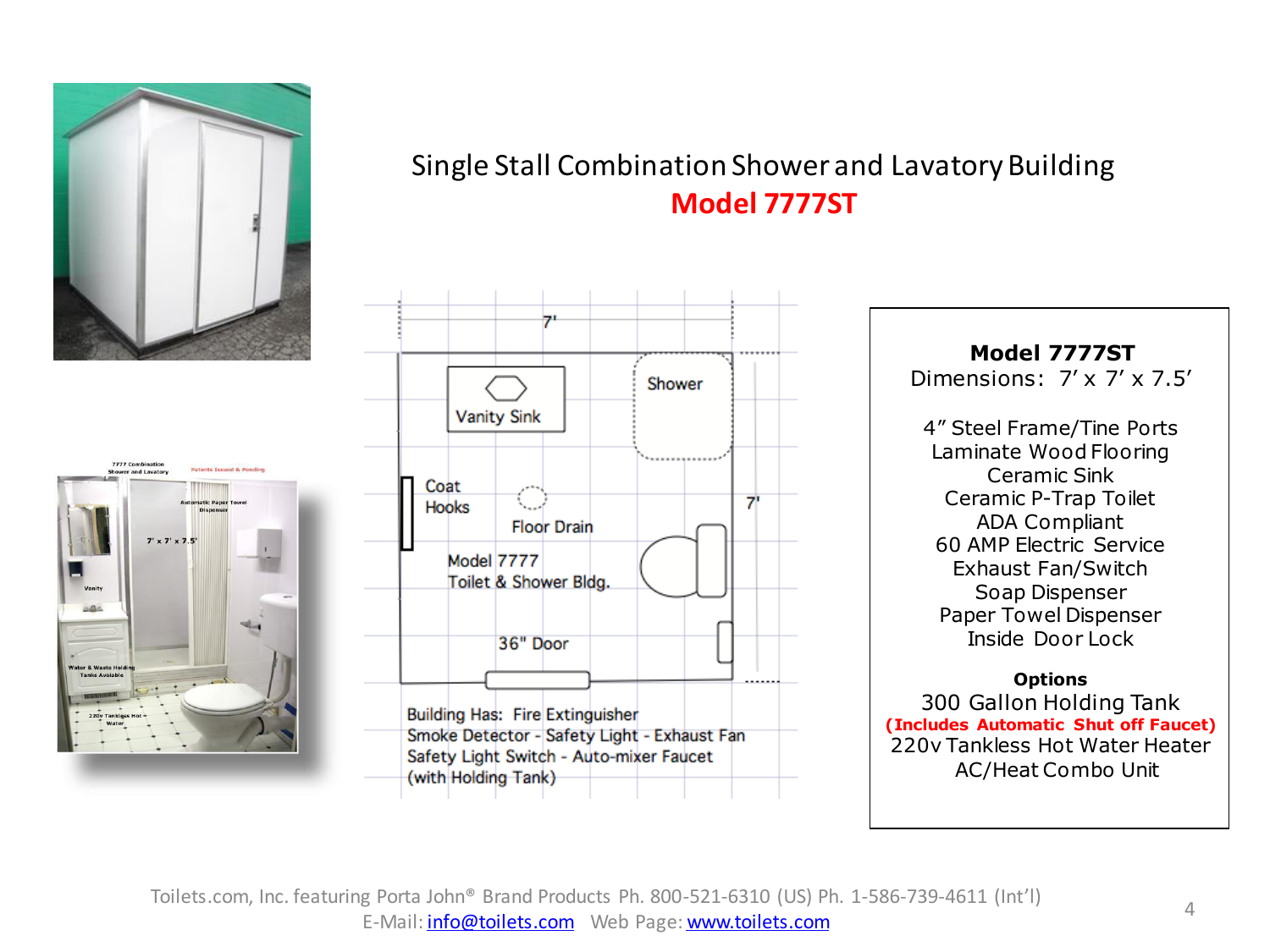# **Model SCR 369 Shower & Change Room**



### **Model SCR 369**

In-line hot water heater (220v) available. Shower can be plumbed to a central water heating system.









Toilets.com, Inc. featuring Porta John® Brand Products Ph. 800-521-6310 (US) Ph. 1-586-739-4611 (Int'l) E-Mail: [info@toilets.com](mailto:info@toilets.com) Web Page: [www.toilets.com](http://www.toilets.com/)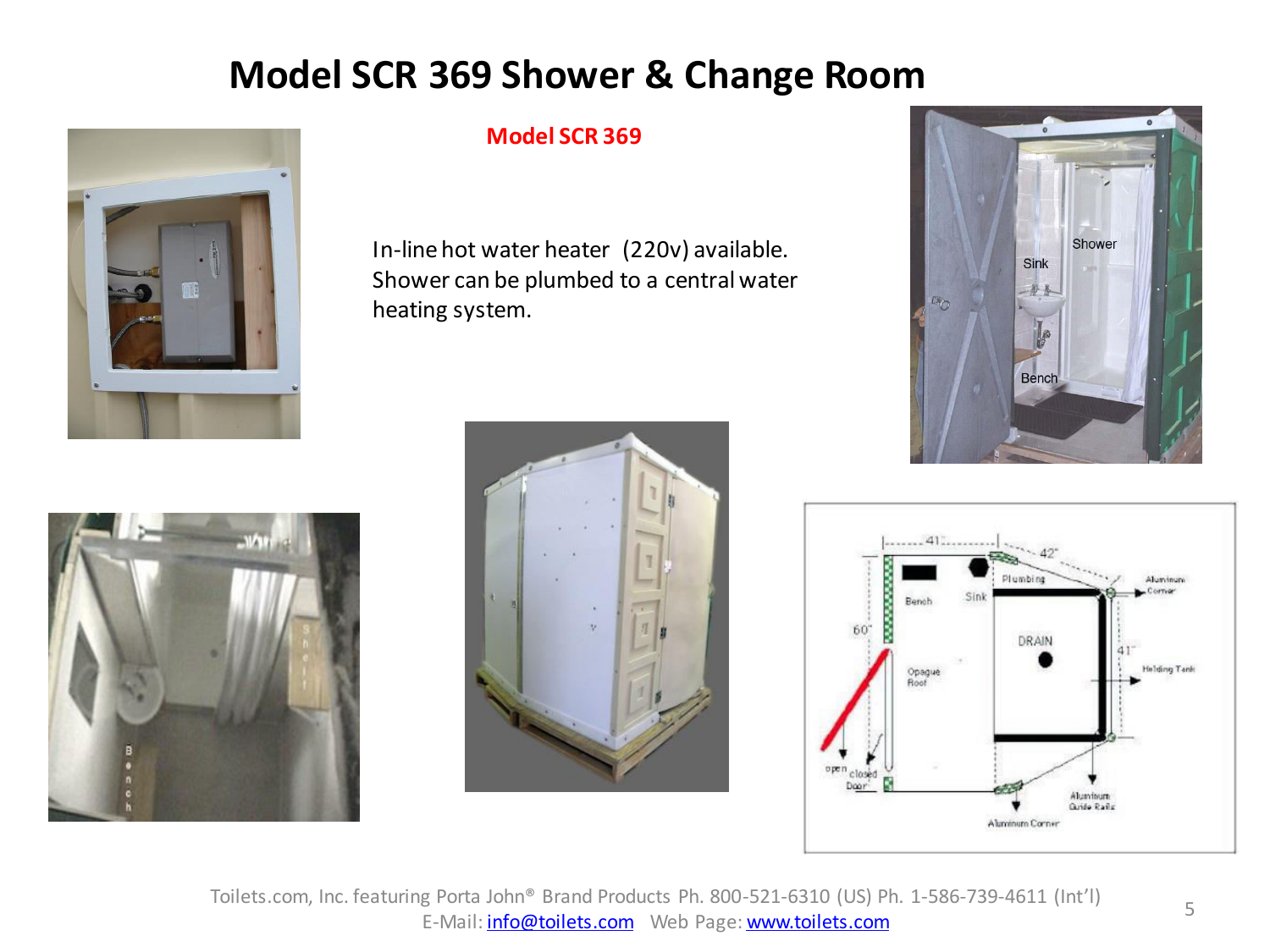## **Model SJS 139 Stand-A-Lone Shower**





Access Panel

## **Model SJS 139**

Options: Tankless Hot Water Heater (220v) 300 Gallon Water & Waste Tank (1,200 Liters)





Model SJS 139 Shower can be Plumbed to a Central Water Heater or Utilize a 220v Tankless Water Heater